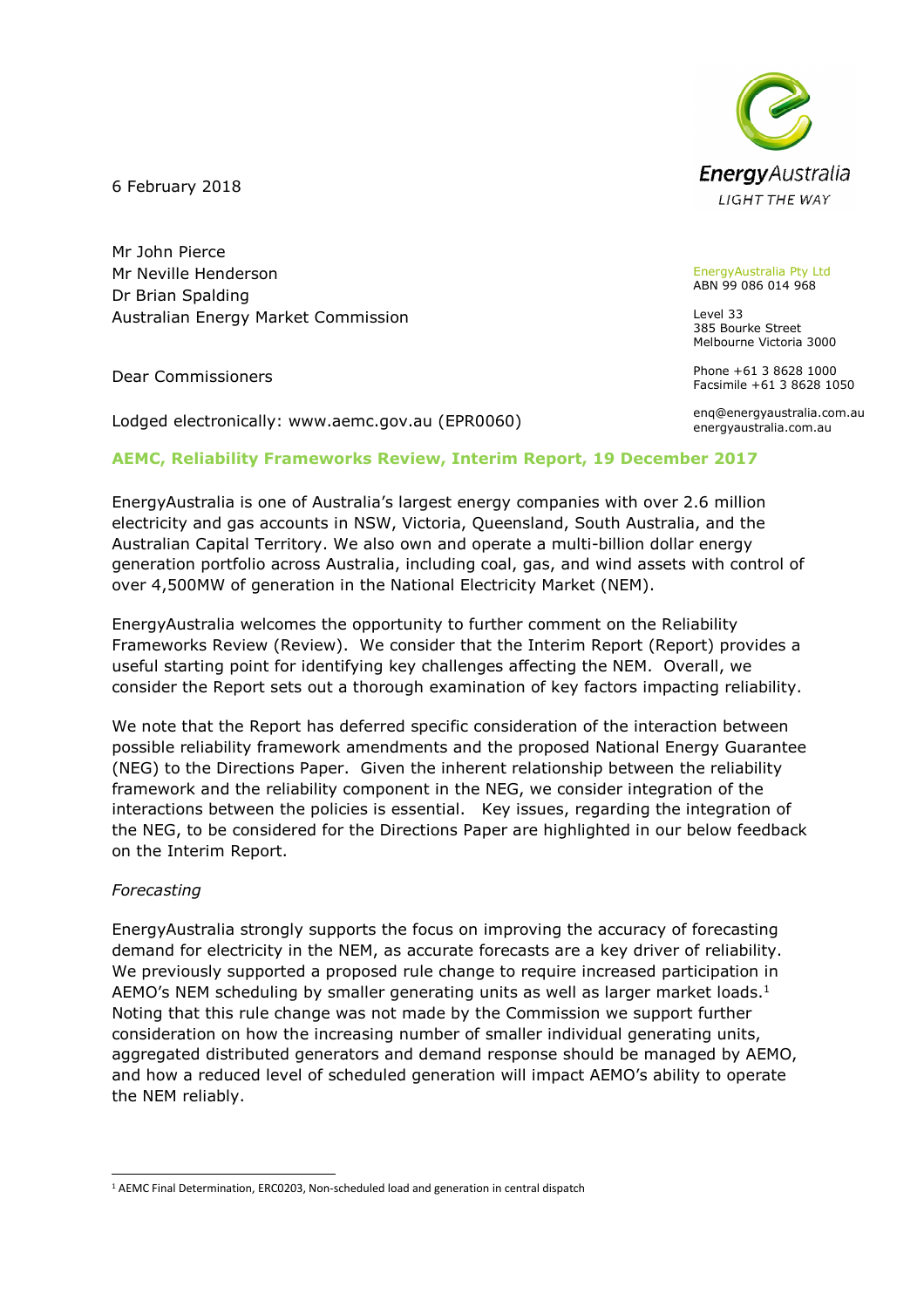The Report suggests that one option for improving forecasting where there is higher demand side participation would be for retailers to have responsibility for forecasting. As highlighted by the Report, this would entail significant costs. Given the decision not to proceed with the proposed rule change on central dispatch, we suggest that further consideration of retailer-led forecasting would need to revisit the outcomes of that rule change and how central dispatch would work as traditionally scheduled generation becomes less significant to market outcomes.

# The contract market

We support the initial findings by the Commission that there has not been a substantial reduction of liquidity in the contract market due to the changing generation mix in the NEM. The contract market is an effective driver of reliability, and the flexibility of the market allows participants to develop the appropriate contract positions and products to adapt to changing market conditions.

In our view, the financial contract market has been highly effective in competing down wholesale prices during periods of excess supply. For example, the price of caps has been competed down to \$3-5/MWh in some jurisdictions for extended periods, well below new entrant costs of \$10-15/MWh. This is appropriate and expected in a period of oversupply.

However, in a different market context where policy may seek to incentivise capacity to stay or enter the market, the purely financial nature of the current market may need to be bolstered with some physical checks and balances. For example, if a probabilistic target for demand under reliability settings is adopted in the NEG as a compliance target, then retailers may be required to demonstrate compliance to a low probability of exceedance demand.

Using an extreme example, if retailers were required to demonstrate compliance to a 1 in 100 year demand then capacity prices should trade to the level required to ensure the supply is available for this requirement. However, in a market where the actual observation occurs infrequently, the incentive for financial players is to short the electricity contract and prosper 99 years out of 100. This will then threaten the viability of the capacity required – hence the need to consider physical checks and balances that ensure customers ultimately get electrons from electricity markets.

Any physical checks and balances should be light touch in nature; the financial contract market works well for price competition and the financial market should remain as the cornerstone of trading. Physical checks and balances could be as simple as testing sales are backed by generation (even on an ex post basis). Further work is needed to consider the alternatives and design a fit-for-purpose solution.

### Contracting and large customers

The contract market has been highly effective in providing price signals to commercial and industrial users of electricity, informing their choices regarding energy purchasing. Some customers have even chosen not to contract and instead become a spot market consumer of electricity.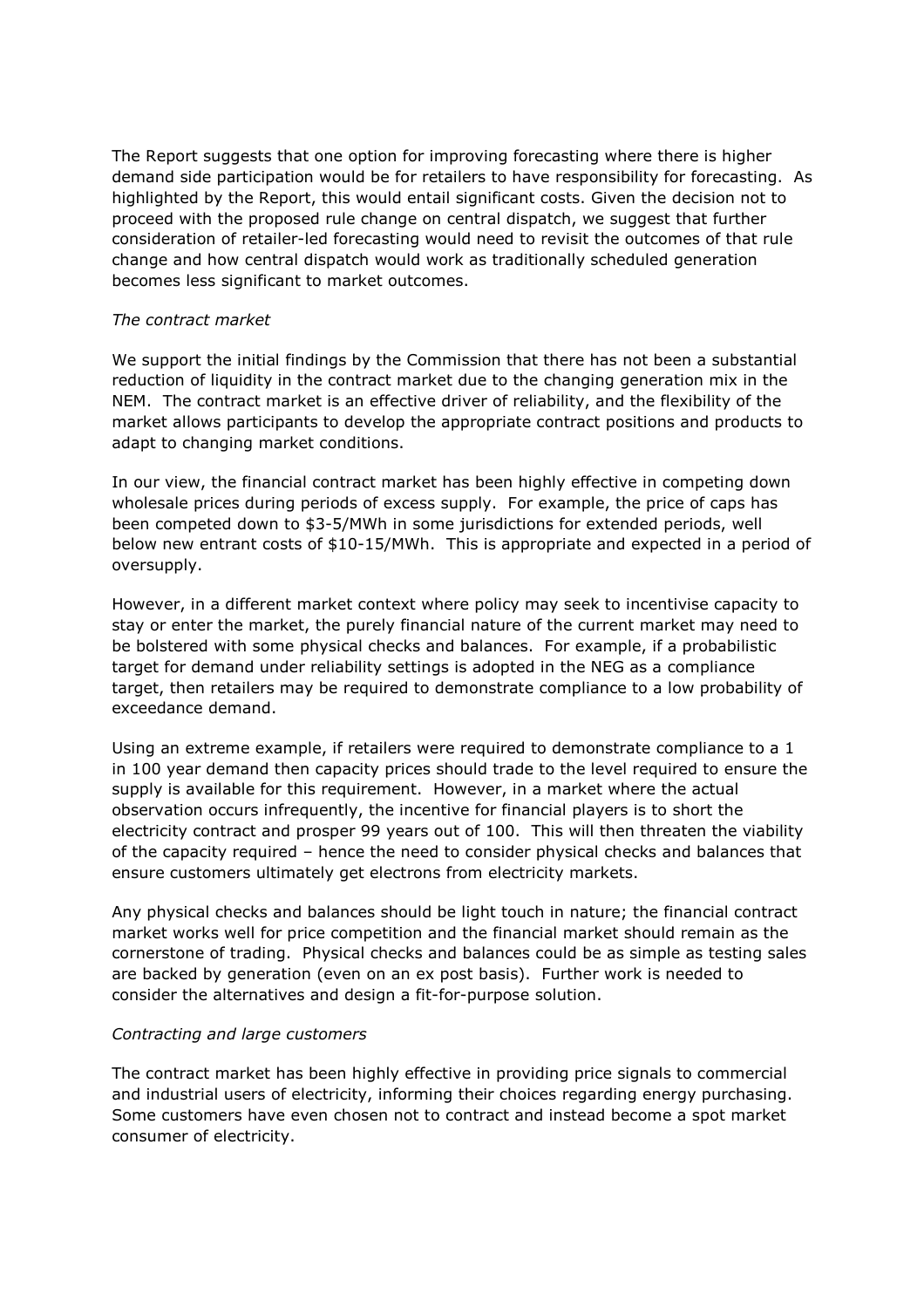The choice to purchase spot electricity indicates a willingness for a commercial and industrial customer to take choices about electricity. Clearly, buying electricity at the market price cap of \$14,200/MWh is expensive and not viable for any business for any large period of time. Therefore, it is reasonable to assume that some customers who choose to purchase off the spot market (or indeed participate in demand response) would prefer not to pay for firm capacity.

In the context of the NEG, this then suggests that these customers (practically, they need to be of a certain size) should have a choice on reliability contracting. If a large customer does not want to pay for firm supply then the market should not build firm capacity for the customer.

In aggregate, we believe the market should see the choices made by large customers in this regard as it will inform the choices to be made by market participants on procuring capacity. We suggest further consideration should be given to explore this issue further by the Commission.

### Wholesale Demand Response

EnergyAustralia agrees with the Commission's preliminary view that there are no regulatory barriers to wholesale demand response. We support assessment of whether this may continue to be the case under the proposed NEG. While we agree that there are some issues around the transparency of demand response within the market, we note there are mechanisms in place, or being developed, to assist AEMO with visibility in this area including the demand side participation information guidelines<sup>2</sup> and register of distributed energy resources<sup>3</sup>.

We support the ongoing development of processes to improve the transparency of demand response within the NEM. However, we also consider that any assessment of new approaches to providing this must consider the potentially commercially-sensitive nature of the demand response capabilities of commercial and industrial entities. Any transparency measures should avoid acting as a barrier to more large customers participating in demand response. We would recommend that further consultation occur with such customers to understand the impacts of increased reporting on demand response capabilities.

### Strategic reserve/RERT

ł

We note that the design of a strategic reserve as an improvement over the current reliability and emergency reserve trader (RERT) mechanism is currently being considered by AEMO, and we support improvements to the current RERT process. Improvements to the contracting process may increase participation and competition in the provision of reserves and hence improve availability and reduce costs. In considering the design of a strategic reserve, or expanded RERT, the need for this mechanism to effectively integrate with any reliability obligation in the NEG must be considered.

<sup>&</sup>lt;sup>2</sup> http://www.aemo.com.au/-/media/Files/Stakeholder\_Consultation/Consultations/Electricity\_Consultations/2017/DSPIG/Demand-Side-Participation-Information-Guidelines.pdf

<sup>&</sup>lt;sup>3</sup> AEMC pending Rule change, ERC0227, http://www.aemc.gov.au/Rule-Changes/Register-of-distributed-energy-resources